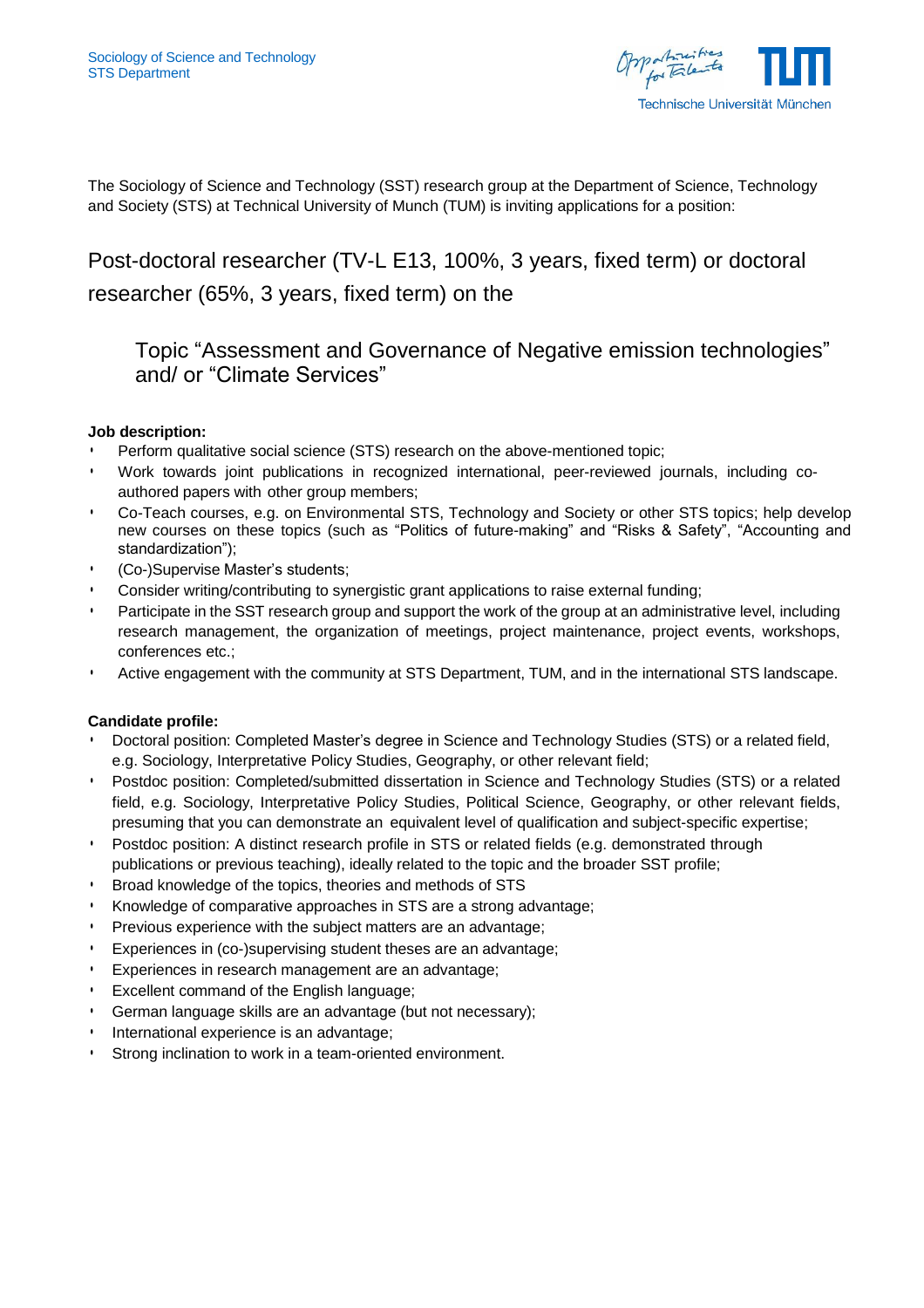#### **About us:**

The SST research group seeks to establish a research program on science, technology and society in the interdisciplinary environment of the SOT and TUM. The overarching goal of our research group is to combine research on *science in society* with *real-world engagements* in advisory bodies and societal co-production in an interactive and reflexive way. The group researches and enables the emergence of new forums of collaboration between different societal actors from science, civil society, politics and business as well as new formats of knowledge production and governance of science (e.g. public engagement, responsible science, co-creation of knowledge, science-policy interface such as most prominently the IPBES Assessment of transformative change [\(https://www.ipbes.net/transformative-change\)](https://www.ipbes.net/transformative-change). We also develop the analytical framework for theoretical and practical approaches for understanding these novel forms of knowledge production and assessing their scientific performance and societal impact, including their evaluation criteria. By creating a space for public engagement and critical reflection, our research aims to address – in theory and practice – to solving pertinent and urgent scientific and societal challenges arising e.g. from rapid global climate change and emerging technologies (such as Negative Emission Technologies, Neuro-Technologies and Social Media).

Among the questions that drive research in our group are: How do framing of risks, trust and underlying societal compacts differ across technological domains, regions, and cultures? What are long-term as well as short-term nature of risks and benefits (implications for vulnerability and resilience) (i.e., taken by whom, how, where, at what costs)? How do societal actors envision desirable and sustainable futures? How are science and technology assessed and governed in international settings? How can we govern research emerging research and technologies responsibly, sustainably, deliberatively, and inclusively?

The research group is contributing to the projects 'EU-Climateurope2: Supporting and standardising climate services in Europe and beyond', 2022-2026, and 'BioNET – Multi-level Assessment of Bio-based Negative Emission Technologies' as part of the BMBF funding measure *Methods of Carbon Dioxide Removal* (CDR) [https://www.ufz.de/index.php?en=49066.](https://www.ufz.de/index.php?en=49066)

Find out more about the **STS Department** and STS online:

https://www.mcts.tum.de/en/wissensoz/overview/

Some recent publications by the group pertinent to the current job openings include:

- **Beck, S**., & Oomen, J. (2021). Imagining the corridor of climate mitigation–What is at stake in IPCC's politics of anticipation?. *Environmental Science & Policy*, 123, 169-178. <https://doi.org/10.1016/j.envsci.2021.05.011>
- Beck, S., Jasanoff, S., Stirling, A., & Polzin, C. (2021). The governance of sociotechnical transformations to sustainability. *Current Opinion in Environmental Sustainability*, 49, 143-152. <https://doi.org/10.1016/j.cosust.2021.04.010>
- **Beck, S.** & Forsyth, T. (2020): Who gets to imagine transformative change? Participation and representation in biodiversity assessments. *Environmental Conservation*, 1-4. <https://doi.org/10.1017/S0376892920000272>
- Carton, W., Asiyanbi, A., **Beck, S.,** Buck, H. & Lund, J. (2020). Negative Emission and the long history of carbon removal. *Wiley Interdisciplinary Reviews: Climate Change* 11(6), e671. https://doi.org/10.1002/wcc.671
- **Beck, S.** & Mahony, M. (2018). The IPCC and the new map of science and politics. *WIREs Climate Change* 9(5), e547. https://doi.org/10.1002/wcc.547
- Matzner, N., & Barben, D. (2020). Climate engineering as a communication challenge: contested notions of responsibility across expert arenas of science and policy. Science Communication, 42(1), 61-89.

#### **About the STS Department:**

The **Department of Science, Technology and Society (STS)** at the TUM School of Social Sciences and Technology is dedicated to understanding the larger social, political, ethical and legal dimensions of science and technology. Embedded in TUM's unique innovation ecosystem, we are committed to enabling a more responsible